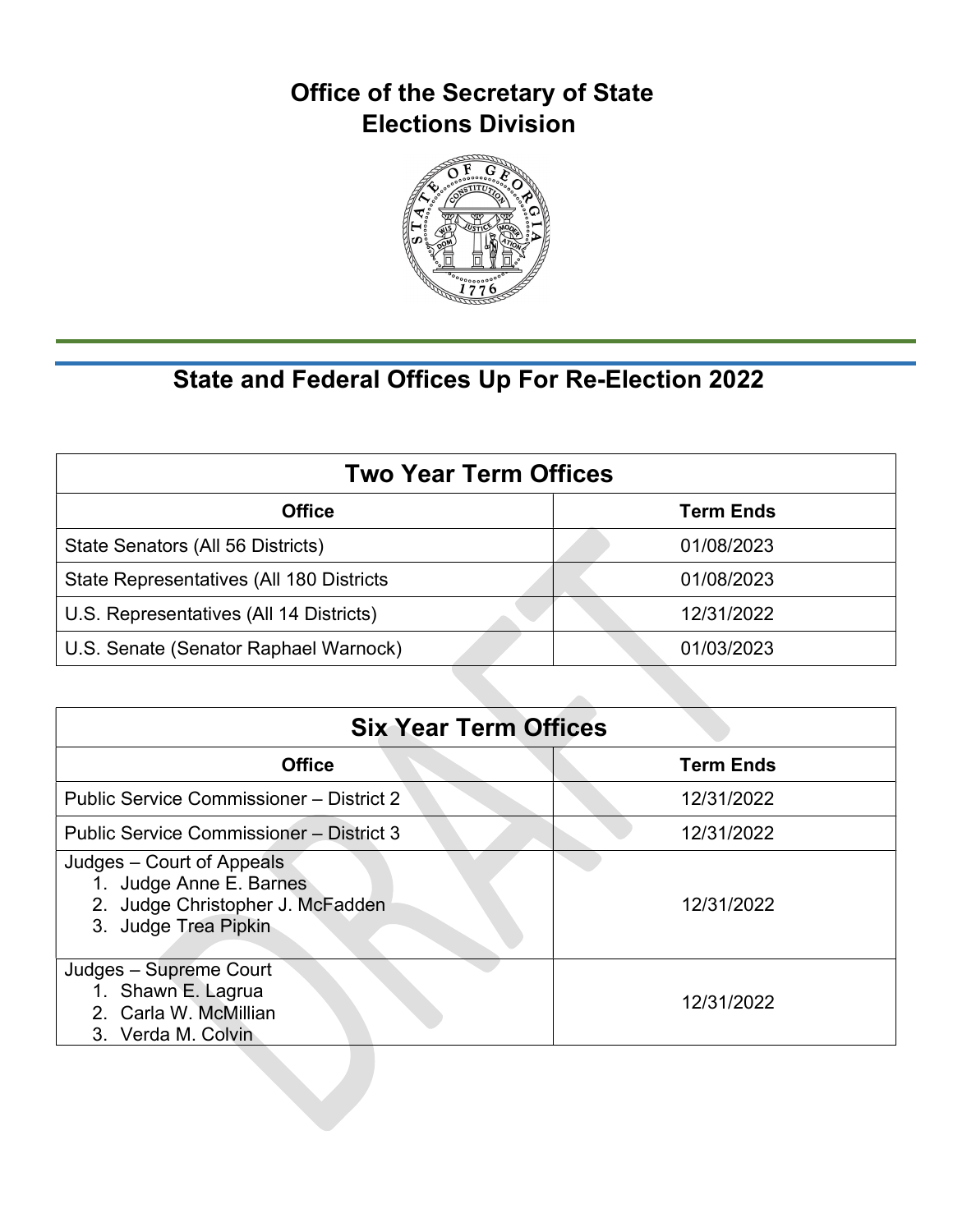

| <b>Four Year Term Office</b>                                                                                                                                                                                                                                                                                                                                                                                                                                                                                         |                    |  |
|----------------------------------------------------------------------------------------------------------------------------------------------------------------------------------------------------------------------------------------------------------------------------------------------------------------------------------------------------------------------------------------------------------------------------------------------------------------------------------------------------------------------|--------------------|--|
| <b>Office</b>                                                                                                                                                                                                                                                                                                                                                                                                                                                                                                        | <b>Term Ending</b> |  |
| Governor                                                                                                                                                                                                                                                                                                                                                                                                                                                                                                             | 01/09/2023         |  |
| <b>Lieutenant Governor</b>                                                                                                                                                                                                                                                                                                                                                                                                                                                                                           | 01/09/2023         |  |
| Secretary of State                                                                                                                                                                                                                                                                                                                                                                                                                                                                                                   | 01/09/2023         |  |
| <b>Attorney General</b>                                                                                                                                                                                                                                                                                                                                                                                                                                                                                              | 01/09/2023         |  |
| <b>Commissioner of Agriculture</b>                                                                                                                                                                                                                                                                                                                                                                                                                                                                                   | 01/09/2023         |  |
| <b>Commissioner of Insurance</b>                                                                                                                                                                                                                                                                                                                                                                                                                                                                                     | 01/09/2023         |  |
| <b>Commissioner of Labor</b>                                                                                                                                                                                                                                                                                                                                                                                                                                                                                         | 01/09/2023         |  |
| <b>State Superintendent</b>                                                                                                                                                                                                                                                                                                                                                                                                                                                                                          | 01/09/2023         |  |
| <b>District Attorneys</b><br>1. Alapaha Circuit - Chase Studstill<br>2. Atlantic Circuit - Tom Durden<br>3. Cherokee Circuit - Samir Patel<br>Columbia Circuit - Bobby L. Christine<br>4.<br>Cordele Circuit - Brad Rigby<br>5.<br>Enotah Circuit - Jeff Langley<br>6.<br>Northeastern Circuit - Lee Darragh<br>$7_{\scriptscriptstyle{\ddots}}$<br>Paulding Circuit - Vacant<br>8.<br>11. Pataula Circuit - Ronald McNease<br>Rockdale Circuit - Alisha Johnson<br>12.<br>13.<br>Waycross Circuit - George Barnhill | 12/31/2022         |  |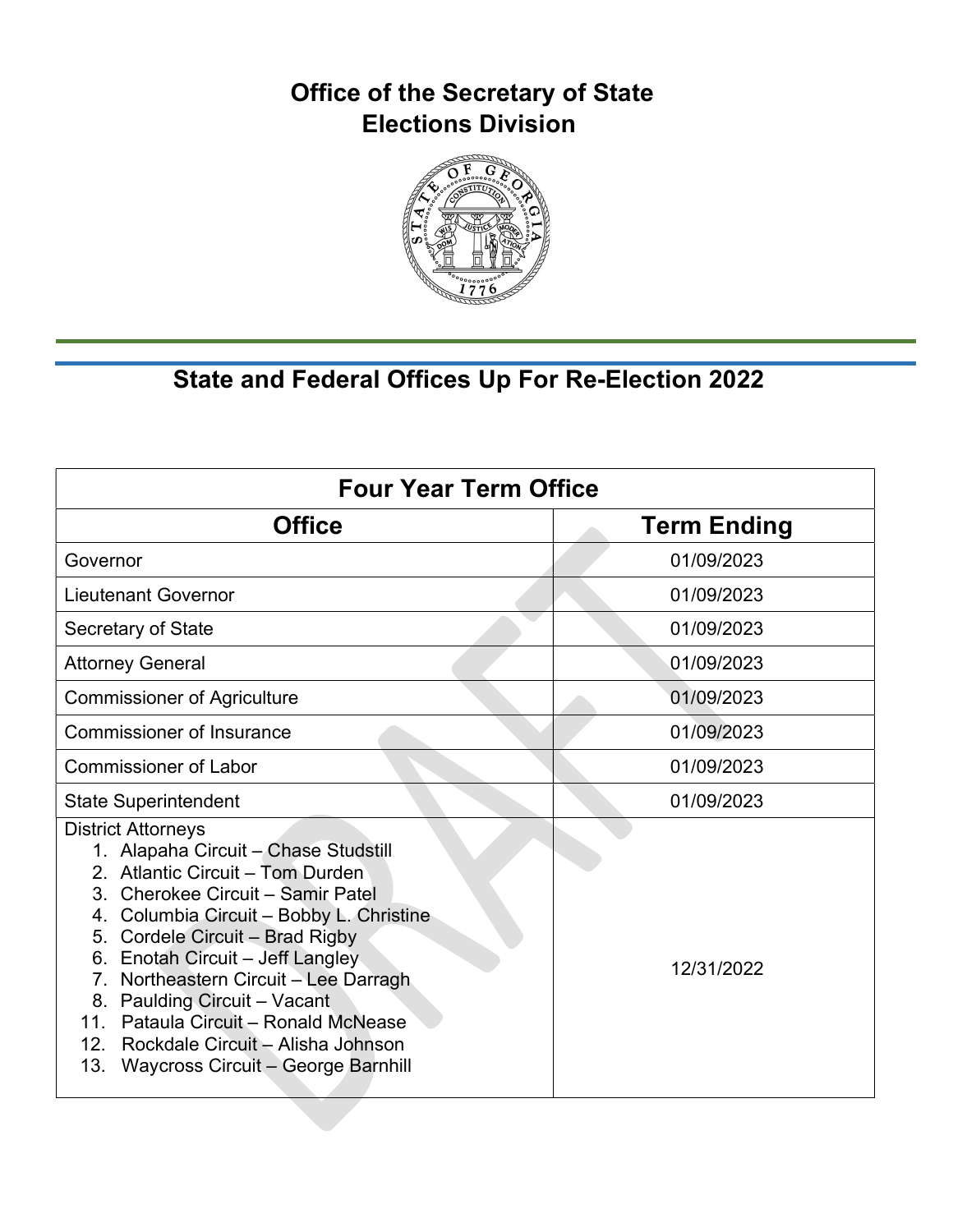

| <b>Superior Court Judges</b> |                                                                                                                                           |
|------------------------------|-------------------------------------------------------------------------------------------------------------------------------------------|
| Alapaha                      | Richard L. "Dick" Perryman                                                                                                                |
| Appalachian                  | Mary E. Priest<br>John E. Worcester                                                                                                       |
| Alcovy                       | Layla H Zon<br>Cheveda McCamy                                                                                                             |
| Atlanta                      | Paige R. Whitaker<br>Kelly L. Ellerbe<br>Robert C. McBurney<br>Craig L. Schwall<br>Jane C. Barwick<br>Charles M. Eaton<br>Kevin M. Farmer |
| <b>Atlantic</b>              | D. Jay Stewart<br>Glen A. Cheney                                                                                                          |
| Augusta                      | Rebecca A. Wright<br>Jesse C. Stone<br>Amanda N. Heath                                                                                    |
| <b>Bell Forsyth</b>          | Jeffrey S. Bagley<br>Philip C. Smith                                                                                                      |
| <b>Blue Ridge</b>            | M. Anthony Baker                                                                                                                          |
| <b>Brunswick</b>             | Roger B. Lane                                                                                                                             |
| Cherokee                     | Rosemary M. Greene<br>D. Scott Smith                                                                                                      |
| Clayton                      | Geronda V. Carter<br>Aaron B. Mason                                                                                                       |
| Cobb                         | Ann B. Harris<br>Robert E. Flournoy<br>Robert D. Leonard, II                                                                              |
| Columbia                     | James G. Blanchard<br>J. Wade Padgett                                                                                                     |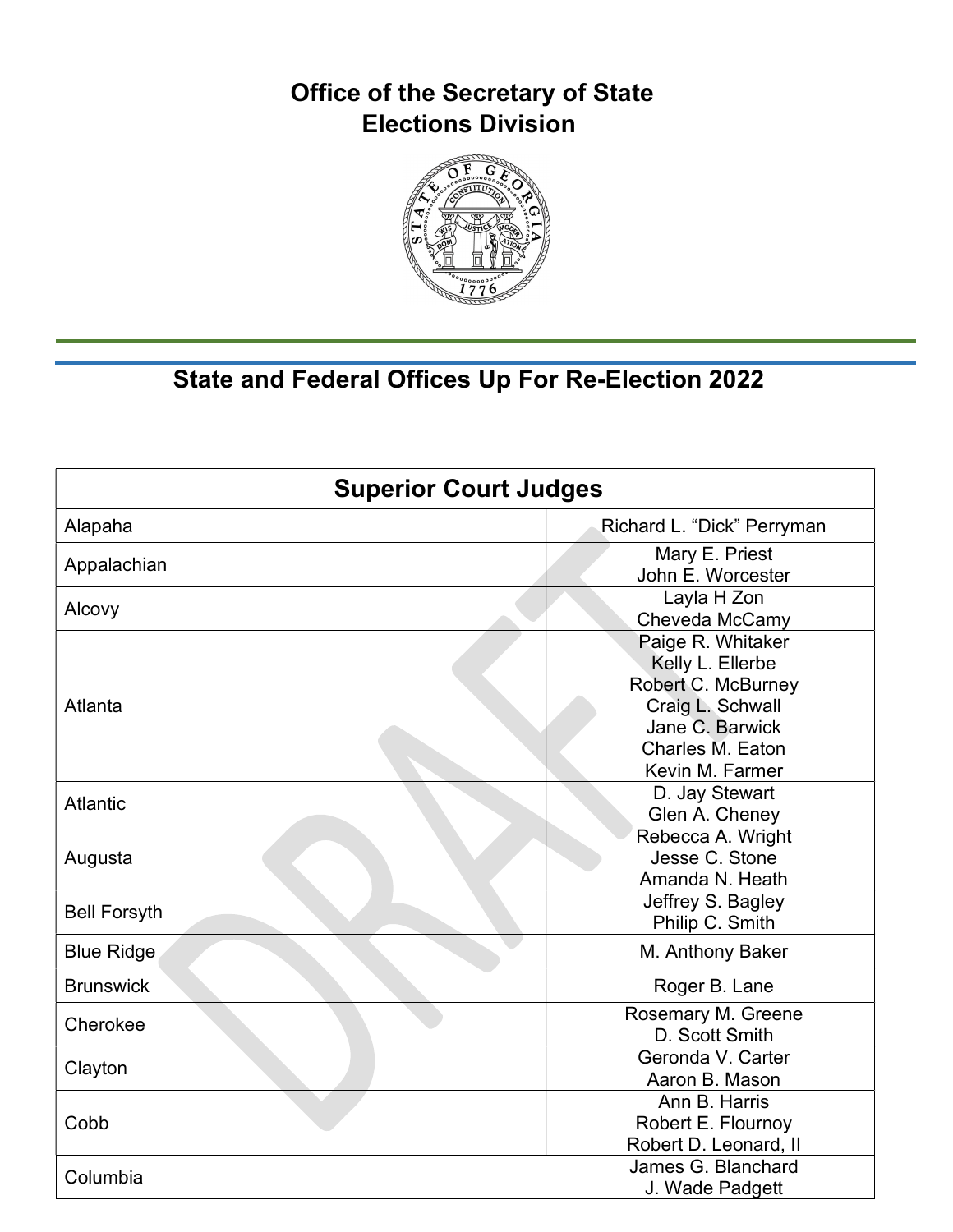

| Conasauga        | Jim E. Wilbanks<br>William T. Boyett<br>Maxine C. Morris                                           |
|------------------|----------------------------------------------------------------------------------------------------|
| Coweta           | William G. Hamrick<br>Dustin W. Hightower                                                          |
| Douglas          | Cynthia C. Adams                                                                                   |
| Eastern          | Louisa Abbot<br>Michael L. Karpf<br><b>Timothy Walmsley</b>                                        |
| Enotah           | Raymond E. George<br>Thomas B. Levins                                                              |
| Flint            | Pandora E. Palmer<br><b>Brian J Amero</b>                                                          |
| Griffin          | Rhonda B. Kreuziger<br><b>Benjamin Coker</b><br>Ben Miller, Jr.                                    |
| Gwinnett         | Tracey D. Mason<br>R. Timothy Hamil<br>George F. Hutchinson<br>Tracie H. Cason<br>Angela D. Duncan |
| Lookout Mountain | Don W. Thompson                                                                                    |
| Macon            | Philip T. Raymond, III<br>David L. Mincey, III<br>Howard Z. Simms<br>Connie L. Williford           |
| Middle           | <b>Robert S. Reeves</b><br><b>Tommy Smith</b>                                                      |
| Mountain         | Russel W. Smith                                                                                    |
| Northeastern     | Jason J. Deal<br>C. Andrew Fuller                                                                  |
| Patuala          | Henry L. Balkcom, IV                                                                               |
| Piedmont         | Wayne McLocklin                                                                                    |